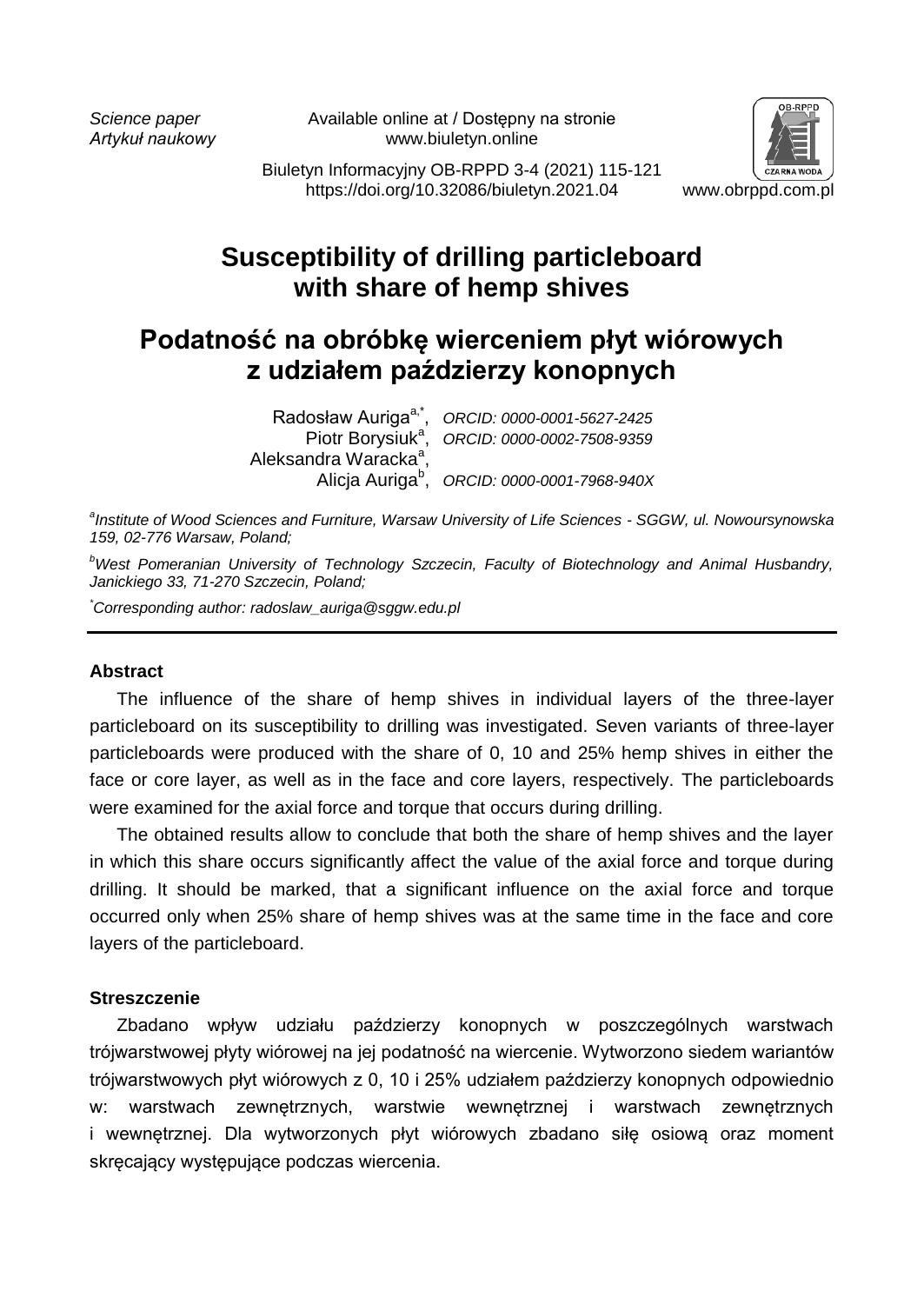Uzyskane wyniki pozwalają stwierdzić, że zarówno udział paździerzy konopnych jak i warstwa, w której ten udział występuje, w sposób istotny wpływają na wartość siły osiowej oraz momentu obrotowego podczas wiercenia. Należy przy tym zaznaczyć, że istotny wpływ na siłę osiową i moment obrotowy widoczny jest dopiero przy 25% udziale paździerzy konopnych w płycie wiórowej w warstwach zewnętrznych i wewnętrznej.

**Keywords:** drilling, particleboards, hem shives

**Słowa kluczowe**: wiercenie, płyty wiórowe, paździerze konopne

#### **Introduction**

The developing wood industry and the limited availability of wood raw materials on the market make it necessary to look for new sources of raw materials for the production of particleboards. Therefore, a number of studies aimed at the use of alternative lignocellulosic raw materials in the production of particleboards constantly increase. These studies, among others, include: willows (*Salix vimnalis* L.) (Warmbier et al. 2011), giant miscanthus (*Miscanthus giganteus*) (Pawlak et al. 2018), grasses (Borysiuk and Laskowska 2009). Moreover, there have been attempts to utilize a lignocellulosic biomass, which is an agricultural waste. Research on agricultural waste biomass concerned the application of corn cobs (Sekaluvu et al. 2014, Banjo Akinyemi et al. 2016), sunflower husk (Klimek et al. 2016), hazelnut husk (Kowaluk and Kądziela 2014), and apple wood or plum wood (Auriga et al. 2019).

An interesting alternative for the particleboard industry seems to be Cannabis sativa, which is more and more willingly cultivated in recent years in Europe. Industrial hemp is grown primarily to obtain the seeds for the production of oils and fiber, which is extremely strong and durable. Decortication of the stalks leads to three main fractions: long fibres, short fibres and woody core tissue. The woody core part of the hemp stalk called shives or hurds is considered as a waste in the hemp industry. Many authors have studied the use of hemp fibres as reinforcement for building materials based on cement, hydraulic lime and gypsum binders (Placet 2009, Peyratout and Smith 2009, Murphy et. al. 2010, Dalmay et. al. 2010). They have studied the effect of hemp fibers on the physical and mechanical properties of the fibre composites. Therefore, studies on the utilization of hemp shives are still valid and need supplementation.

## **Aim and scope of work**

The aim of the study was to determine the influence of the share of hemp shives in three-layer particleboards on the susceptibility to drilling. The scope of the work included the determination of the axial force and the torque occurring during the drilling of particleboards with the share of 0, 10% and 25% of hemp shives in the face or core layers, as well as in the face and core layers, respectively.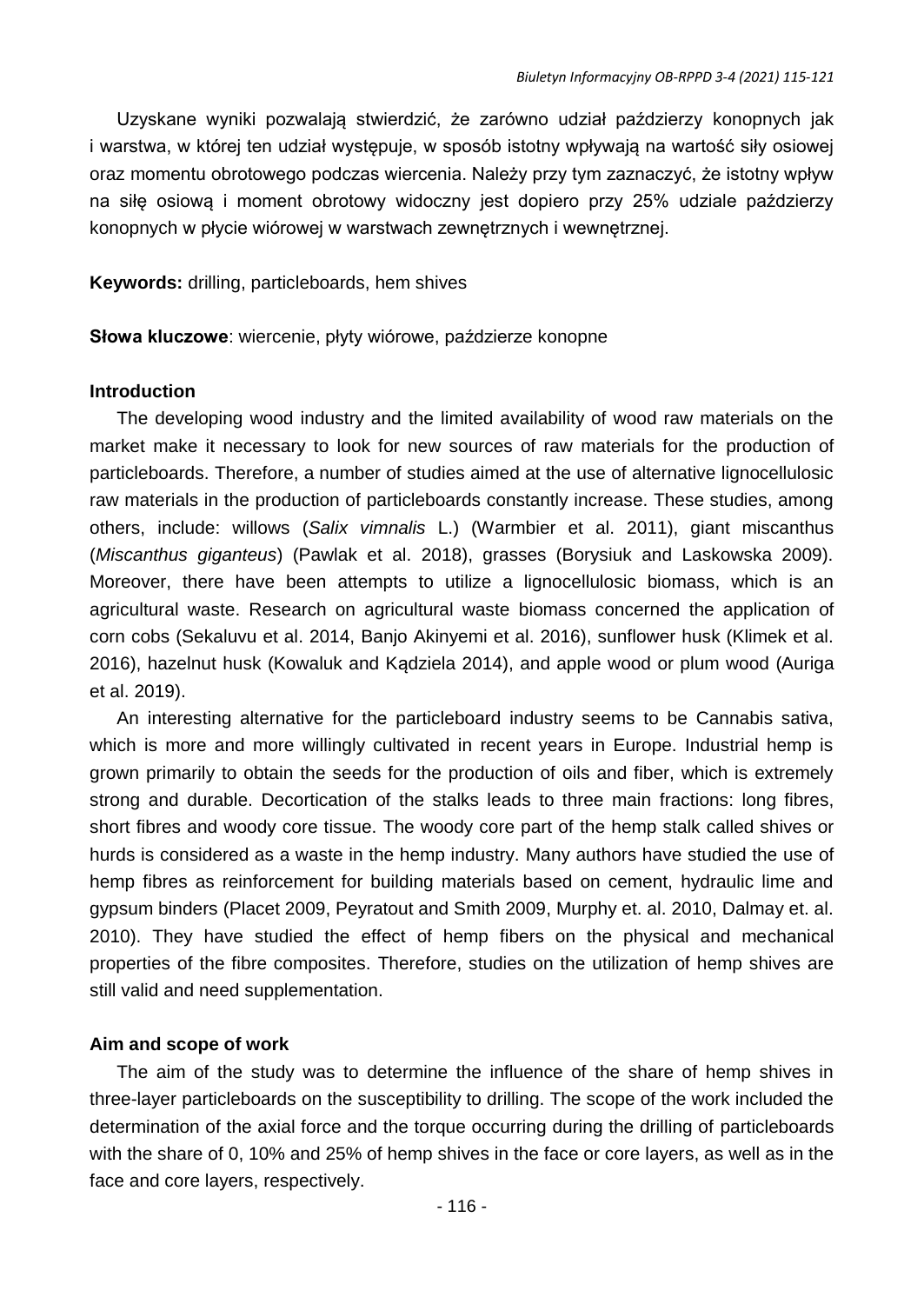# **Materials and Methods**

## *Particleboard*

As part of the research, three-layer particleboards with a density of 650 kg/m<sup>3</sup> and a mass fraction of hemp shives at the level of 0%, 10%, and 25% were used. The hemp shives were added to the core and/or face layers in a manner that presents Table 1. The assumed thickness of the panels was 16 mm, the degree of gluing of the face layers 10%, and the core layer 8%. The share of face layers in the board was 35%. UF (Silekol 123) urea-formaldehyde resin was used to seal the particles. The process of pressing the carpets was carried out on a one-shelf press with the 180°C pressing temperature, the maximum unit pressing pressure of 2.5 MPa, pressing time 325 s.

The particleboards produced for the tests were seasoned for 7 days in under standard conditions (20  $\pm$  2°C and 65  $\pm$  5% relative air humidity).

| Variant      | Core layer | Face layers | Share of hemp shives<br>(%) | Density<br>(kg/m <sup>3</sup> ) | <b>MOE</b><br>(N/mm <sup>2</sup> ) | <b>MOR</b><br>(N/mm <sup>2</sup> ) |
|--------------|------------|-------------|-----------------------------|---------------------------------|------------------------------------|------------------------------------|
| $\mathsf{A}$ |            |             |                             | 651                             | 1835                               | 11.05                              |
| B            |            |             | 10                          | 639                             | 1650                               | 9.91                               |
| ◡            |            | ⋏           | 25                          | 646                             | 1695                               | 9.87                               |
|              |            |             | 10                          | 646                             | 1823                               | 10.70                              |
|              |            |             | 25                          | 641                             | 2020                               | 12.68                              |
|              |            | ́           | 10                          | 650                             | 1795                               | 11.03                              |
| G            |            |             | 25                          | 634                             | 2071                               | 12.75                              |

**Table 1.** Variants of the tested particleboards and their mechanical and physical properties **Tabela 1.** Warianty badanych płyt wiórowych i ich właściwości mechaniczne i fizyczne

# *Drilling*

For the machinability tests of particleboards Busellato Jet 130 CNC machining center (Casadei Busellato, Thiene, Italy) was used. For drilling through holes (across the entire thickness of the board) was used a new 8 mm DPI single-edge polycrystalline diamond drill bit , (Leitz, GmbH and Co. KG, Stuttgart, Germany). The following drilling parameters were set: rotational speed 6,000 rpm, feed speed 1.2 m/min., feed per revolution 0.2 mm. The signals of axial force and torque during drilling were recorded with a Kistler 9345A piezoelectric force sensor (Kistler Group, Winterthur, Switzerland). The sampling frequency was 12 kHz. Ten repetitions were made for each variant.

# *Statistical analysis*

The statistical analysis of the results was carried out in the Statistica13 (TIBCO Software Inc. 2017). In order to show the relation between variables, the type of these relations and the impact of selected factors on variables a multivariate analysis of variance with  $\alpha = 0.05$ was used in the statistical analysis. In order to compare the significance of differences of the individual values, homogeneous groups were used based on the Tukey test ( $\alpha$  = 0.05).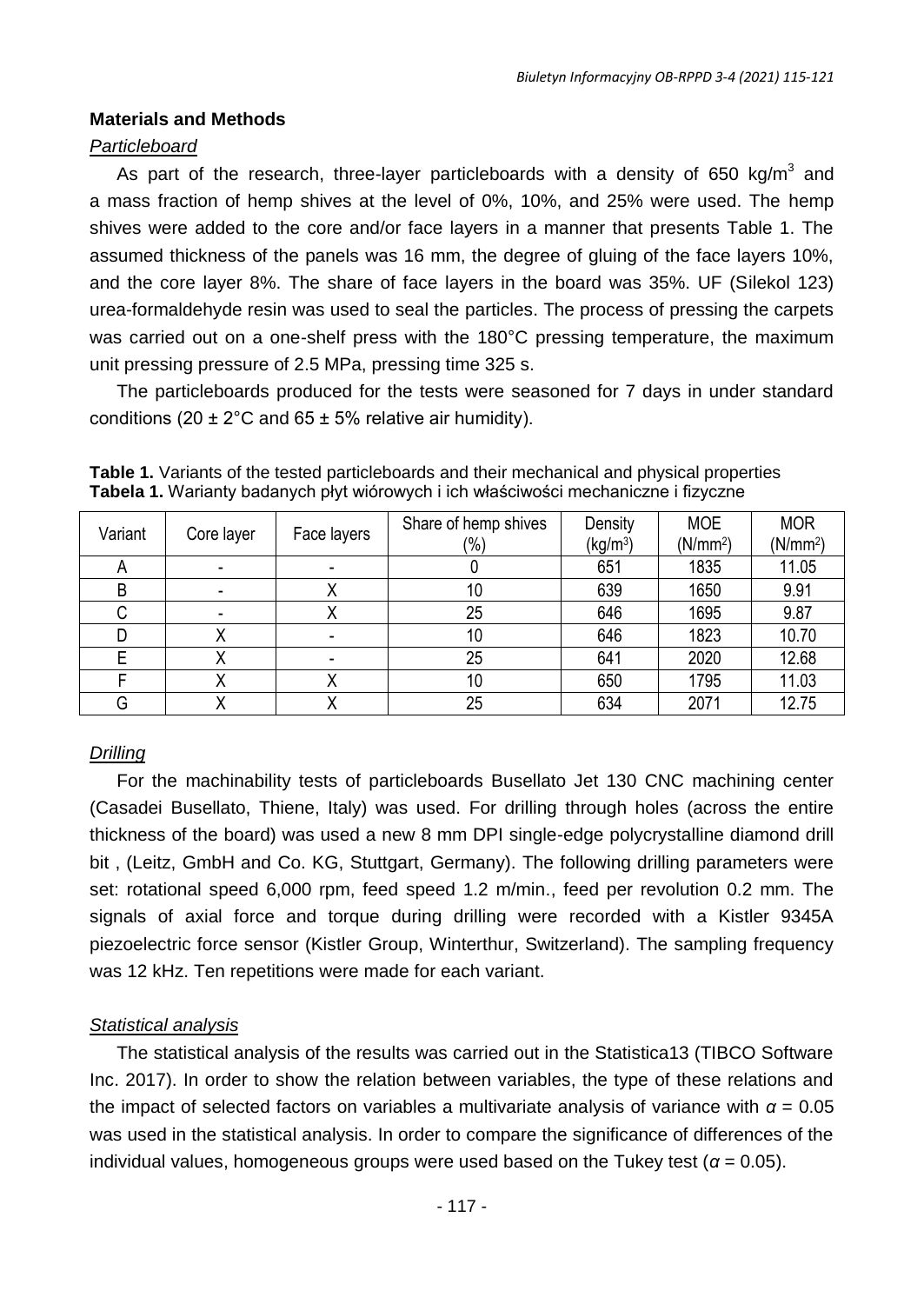#### **Results and Discussion**

The results shows that the highest value of the axial force and torque during drilling were noted for particleboards when a 25% share of hemp shives in the face and core layers. The axial force for the boards manufactured under this variant was 42.62 N and the torque 0.252 Nm (Figs 1 and 2). On the other hand, the lowest value of the axial force and torque were characteristic for the panels made with a 10% share of hemp shives in the core layer.



**Fig. 1.** Results of the axial force during drilling test for the manufactured particleboards **Rys. 1.** Wyniki pomiaru siły osiowej podczas wiercenia badanych płyt wiórowych



**Fig. 2.** Results of the torque moment during drilling test for the manufactured particleboards **Rys. 2.** Wyniki pomiaru momentu skręcającego podczas wiercenia badanych płyt wiórowych

The statistical analysis of the obtained results revealed that only the panels with a 25% share of hemp shives in the face and core layers had significantly higher values of the axial force and torque, compare the panels made without hemp shives (Table 2).

In the case of susceptibility to machining, the main factor affecting the value of cutting resistance is the density of the produced wood materials (Wilkowski et al. 2014). Moreover, Kowaluk et al. (2018) report that in the case of apple and plum wood particleboards, an increase in the axial force and torque is visible along with an increase in the density of the particle boards tested. When analyzing the obtained results of the axial force and torque, it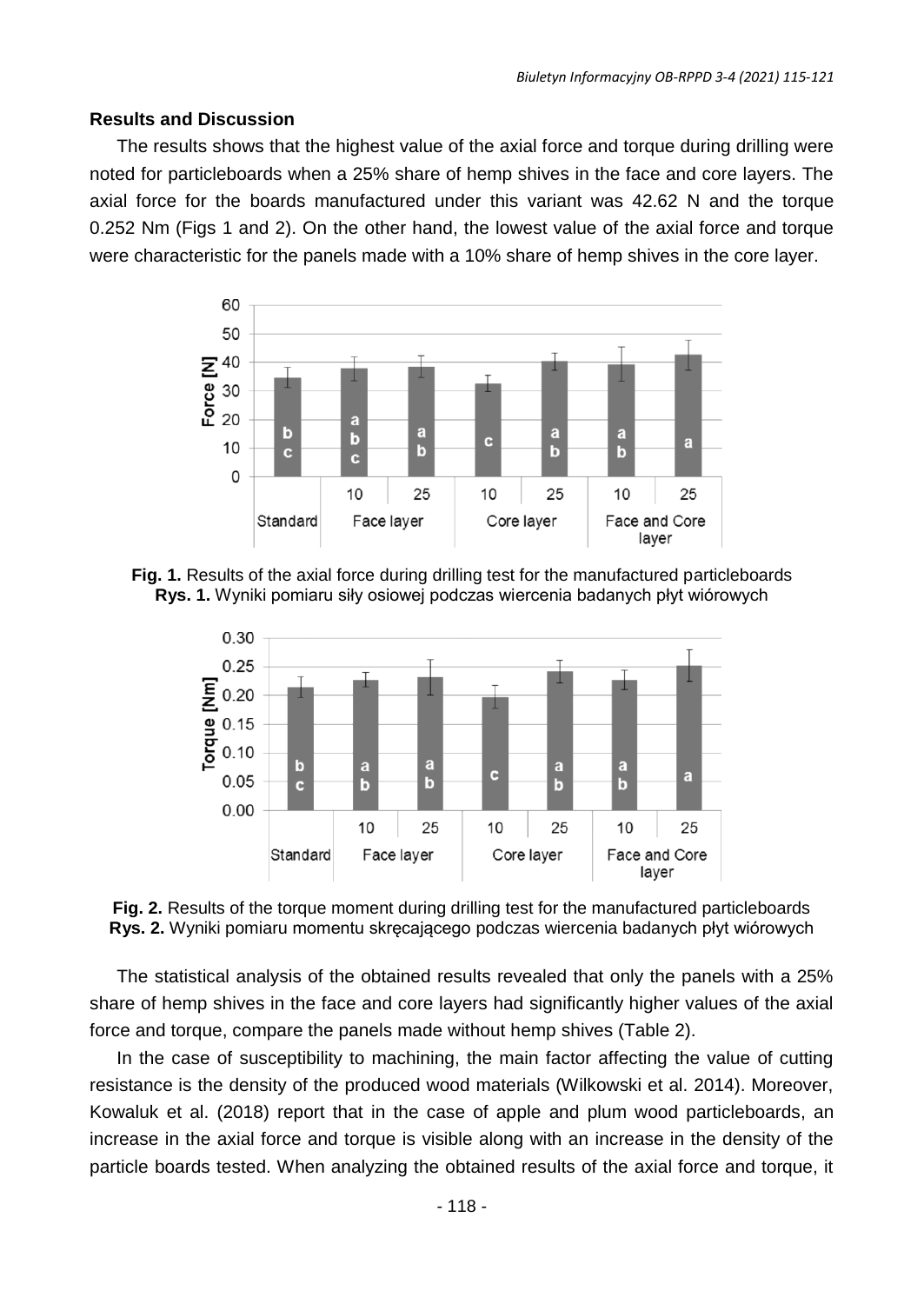should be emphasized that the difference in the densities of the plates made within the various variants has not exceed 3% (Table 1).

The analysis of variance revealed that the share of hemp shives and the layer to which hemp shives were added had a statistically significant influence on the value of the axial force during drilling (Table 2). However, the value of the percentage coefficient of the influence of these factors indicates that together they only contribute 27.6% to the value of the axial force during drilling. It should be noted that the percentage impact factor for error in this case was almost 65%. This means that the axial force occurring during drilling is largely affected by factors that were not included in the analysis.

**Table 2.** Analysis of variance for selected factors and interactions between factors affecting the axial force during drilling

**Tabela 2.** Analiza wariancji dla wybranych czynników i interakcji pomiędzy czynnikami wpływającymi na siłę osiową przy wierceniu

| Factor / interaction | SS      | Df | <b>MS</b> |       |        |       |
|----------------------|---------|----|-----------|-------|--------|-------|
| Laver                | 201.76  |    | 100.88    | 5.45  | 0.0070 | 13.02 |
| Share                | 226.57  |    | 226.57    | 12.23 | 0.0010 | 14.62 |
| Laver*share          | 121.13  |    | 60.56     | 3.27  | 0.0457 | 7.82  |
| Error                | 1000.28 | 54 | 18.52     |       |        | 64.55 |

SS - sum of squared deviations from the mean value, Df - number of degrees of freedom, MS - mean square of deviations (MS = SS/Df), F - test value, p - error probability, X - percentage influence of factors on the examined property of particleboards

The torque during drilling results revealed a similar dependency as in the case of axial force, both the share and the layer to which the hemp shives were added significantly affected the torque value (Table 3). It should be noted, however, that for torque the share of the hemp shives in the boards had a much greater impact than the layer to which the hemp shives were added.

**Table 3.** Analysis of variance for selected factors and interactions between factors affecting the drilling torque during drilling

**Tabela 3.** Analiza wariancji dla wybranych czynników i interakcji pomiędzy czynnikami wpływającymi na moment obrotowy przy wierceniu

| Factor / interaction | SS     | Df | <b>MS</b> |       |        |       |
|----------------------|--------|----|-----------|-------|--------|-------|
| Laver                | 0.0041 | ົ  | 0.0020    | 4.268 | 0.0190 | 9.52  |
| Share                | 0.0088 |    | 0.0088    | 18.46 | 0.0001 | 20.58 |
| Layer*share          | 0.0042 |    | 0.0021    | 4.348 | 0.0177 | 9.69  |
| Error                | 0.0259 | 54 | 0.0005    |       |        | 60.20 |

SS - sum of squared deviations from the mean value, Df - number of degrees of freedom, MS - mean square of deviations (MS = SS/Df), F - test value, p - error probability, X - percentage influence of factors on the examined property of particleboards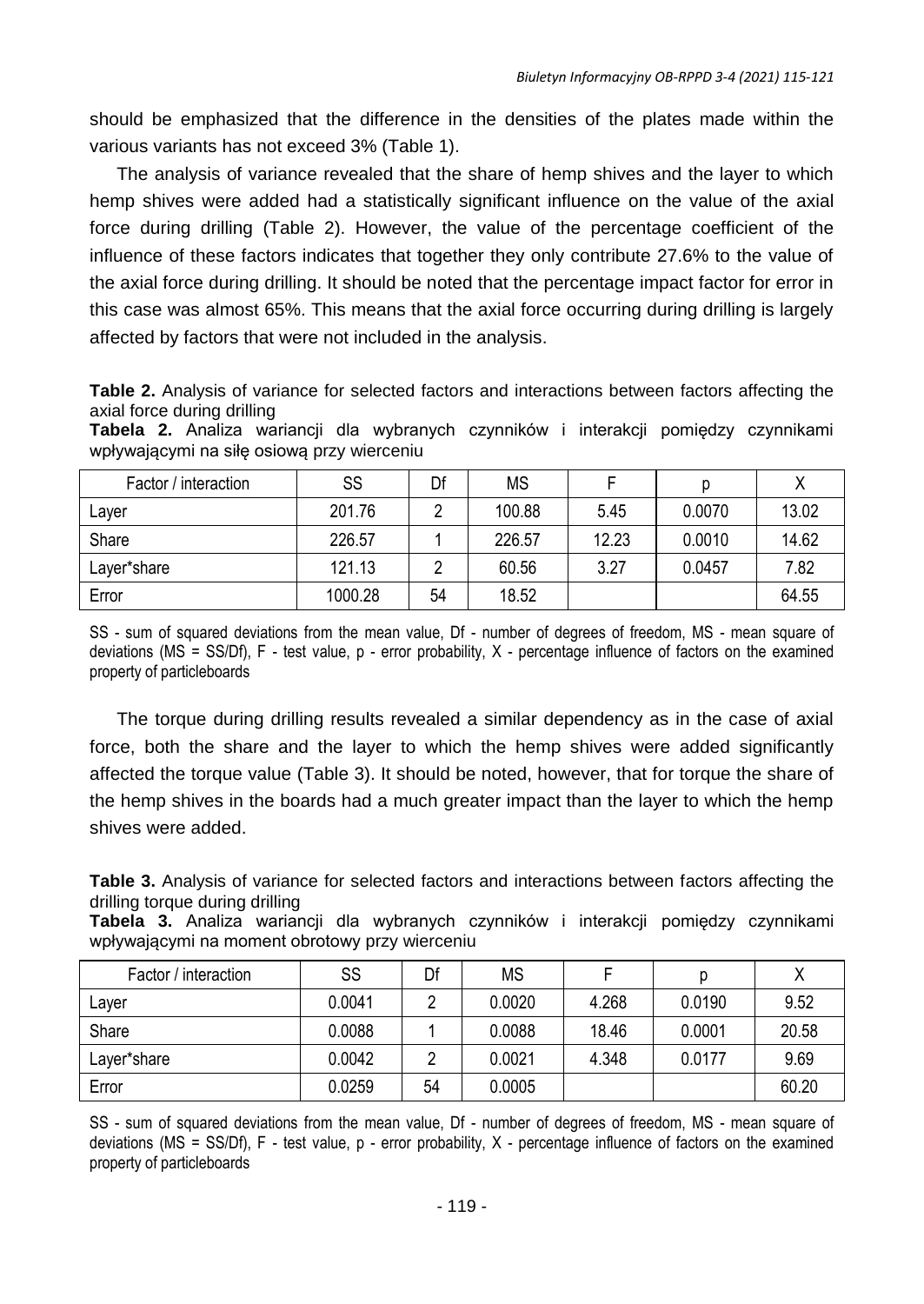The percentage factor of the influence of the factor which is the share of hemp shives was 20% and was twice as high as for the factor layer to which the hemp chaff was added (9.5%) (Table 3). As in the case of the axial force and in the case of the torque, the percentage error coefficient was over 60%. This proves that in the case of torque factors, that were not included in the conducted tests, had greater impact too.

#### **Conclusions**

Based on the research results, the following conclusions can be drawn:

1.The share of hemp shives in the particleboards has a statistically significant influence on the axial force and torque during drilling. However, this significance is visible only when a 25% share of hemp shives in the particleboard in the face and core layers.

2.The board's layer to which hemp shives were added has a statistically significant influence on the axial force and torque during drilling. The presence of the material in the face and core layers had the greatest impact.

## **References**

Auriga R., Borysiuk P., Gumowska A., Smulski, P., 2019: Influence of apple wood waste from the annual care cut on the mechanical properties of particleboards. Annals of Warsaw University of Life Sciences - SGGW, Forestry and Wood Technology 105, 47-53. http://dx.doi.org/10.5604/01.3001.0013.7715

Auriga R., Borysiuk P., Misiura Z., 2021: Evaluation of the physical and mechanical properties of particle boards manufactured containing plum pruning waste. Biuletyn Informacyjny OB-RPPD 1-2, 5-11. https://doi.org/10.32086/biuletyn.2021.01

Banjo Akinyemi A., Afolayan J., Oluwatobi E., 2016: Some properties of composite corn cob and sawdust particle boards. Construction and Building Materials 127, 436-441. https://doi.org/10.1016/j.conbuildmat.2016.10.040

Borysiuk P., Laskowska A., 2009: Particleboards with grass plant additive. Annals Warsaw University of Life Sciences - SGGW, Forestry and Wood Technology 68, 463-466.

Dalmay P., Smith A., Chotard T., Sahay-Turner P., Gloaguen V., Krausz P., 2010: Properties of cellulosic fibre reinforced plaster: influence of hemp or flax fibers on the properties of set gypsum, Journal of Materials Science 45, 793-803. http://dx.doi.org/10.1007/s10853-009-4002-x

Klimek P., Meinlschmidt P., Wimmer R., Plinke B., Schrip A., 2016: Using sunflower (*Helianthus annuus* L.), topinambour (*Helianthus tuberosus* L.) and cup-plant (*Silphium perfoliatum* L.) stalks as alternative raw materials for particleboards. Industrial Crops and Products 92, 157-164. https://doi.org/10.1016/j.indcrop.2016.08.004

Kowaluk G., Kądziela J., 2014: Properties of particleboard produced with use of hazelnut shells. Annals Warsaw University of Life Sciences - SGGW. Forestry and Wood Technology 85, 131-134.